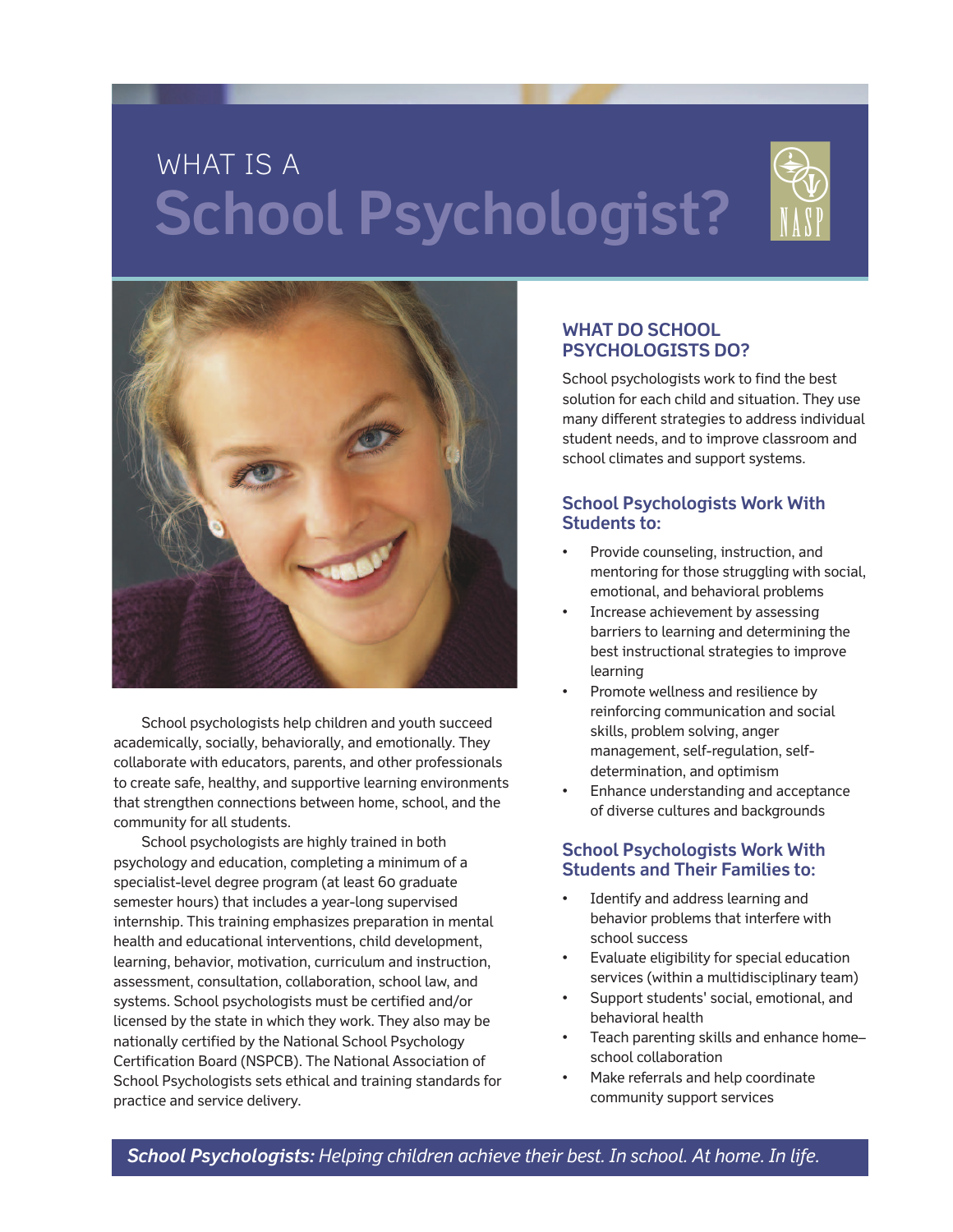

#### **School Psychologists Work With Teachers to:**

- Identify and resolve academic barriers to learning
- Design and implement student progress monitoring systems
- Design and implement academic and behavioral interventions
- Support effective individualized instruction
- Create positive classroom environments
- Motivate all students to engage in learning

## **School Psychologists Work With Administrators to:**

- Collect and analyze data related to school improvement, student outcomes, and accountability requirements
- Implement school-wide prevention programs that help maintain positive school climates conducive to learning
- Promote school policies and practices that ensure the safety of all students by reducing school violence, bullying, and harassment
- Respond to crises by providing leadership, direct services, and coordination with needed community services
- Design, implement, and garner support for comprehensive school mental health programming

## **School Psychologists Work With Community Providers to:**

- Coordinate the delivery of services to students and their families in and outside of school
- Help students transition to and from school and community learning environments, such as residential treatment or juvenile justice programs

#### **WHERE DO SCHOOL PSYCHOLOGISTS WORK?**

The majority of school psychologists work in schools. However, they can practice in a variety of settings, including:

- Public and private schools
- Universities
- School-based health and mental health centers
- Community-based day-treatment or residential clinics and hospitals
- Juvenile justice centers
- Private practice

## **HOW DO SCHOOL PSYCHOLOGISTS MAKE A DIFFERENCE IN SCHOOLS?**

All children and adolescents face problems from time to time. They may:

- Feel afraid to go to school
- Have difficulty organizing their time efficiently
- Lack effective study skills
- Fall behind in their schoolwork
- Lack self-discipline
- Worry about family matters such as divorce and death
- Feel depressed or anxious
- Experiment with drugs and alcohol
- Think about suicide
- Worry about their sexuality
- Face difficult situations, such as applying to college, getting a job, or quitting school
- Question their aptitudes and abilities